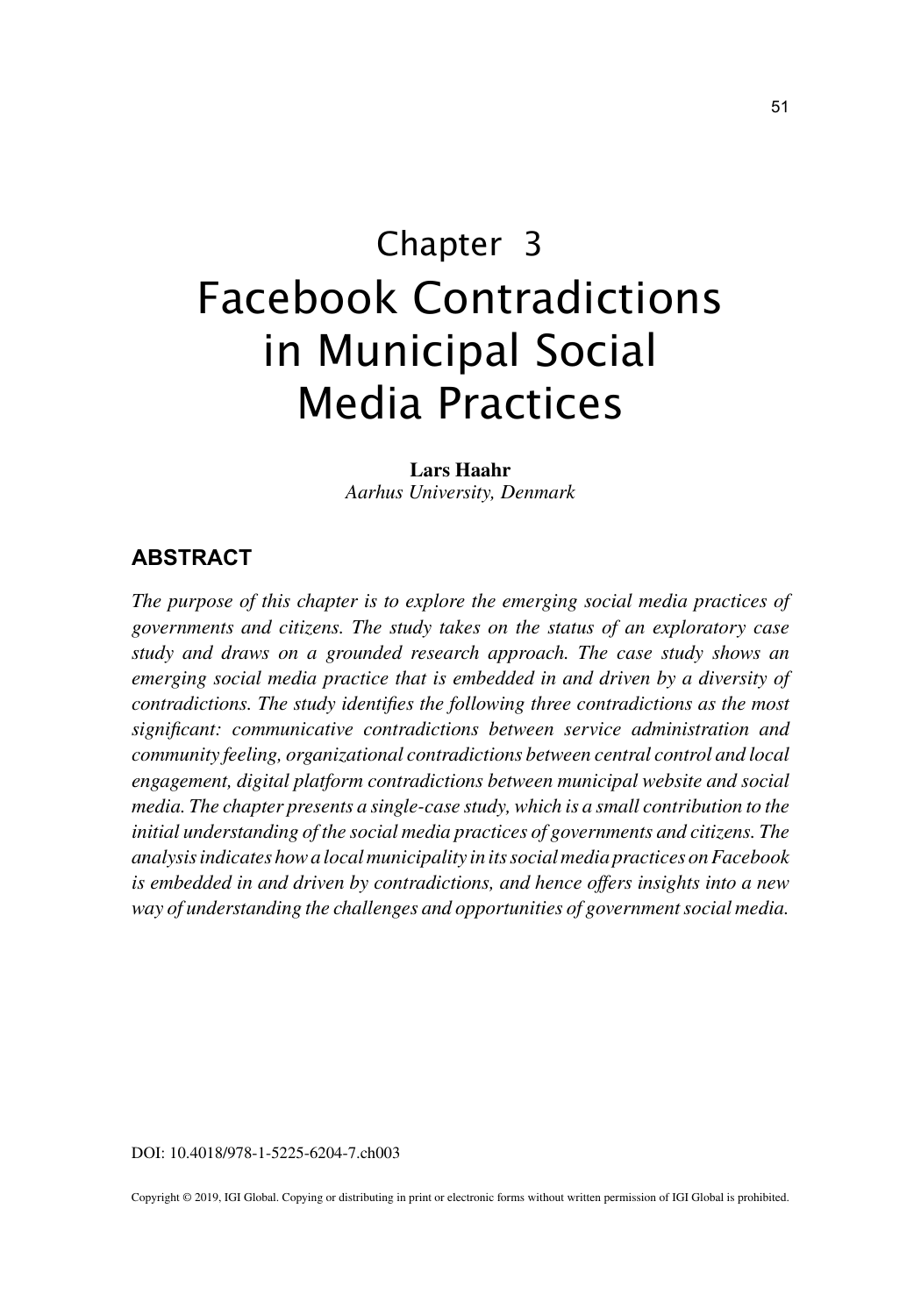### **INTRODUCTION**

Social media use by government organizations and citizens has undergone a significant uprise during the last decades and produced a manifold field of emerging practices. This uprise in government social media use has opened a highly interesting research area for understanding what is at stake in these emerging practices.

A special issue on social media in *Information Systems Research,* Vol. 24, No. 1, March 2013, points to opportunities for organizational innovation, but also to unexpected challenges, for example that involvement of communities in design innovation processes can lead to devaluation of the obtained results. The editorial concludes that many questions are not only unanswered, but unaddressed (Aral, Dellarocas, & Godes, 2013).

Likewise, a special issue on social media in *Government Information Quarterly, 29, 2012* points to great expectations for emerging practices in government social media practices, and for example includes a typology for citizen co-production (Linders, 2012) and a maturity model for social media based public engagement (Lee, Kwak, Gwanhoo, & Young Hoon, 2012). However, in the very same issue, empirical data document a low deployment degree of social media in local municipalities in the European Union (Bonsón, Torres, Royo, & Floresc, 2012), and likewise, a low level of activity on a government-run health portal (Andersen, Medaglia, & Henriksen, 2012). The special issue thereby points to a discrepancy between research highlighting expectations and best practices on the one hand, and empirical evidence of low use of social media on the other hand.

The discrepancy between the expectations of co-creation on the one hand, and the low degree of deployment on the other hand, illustrates what Andersen, Medaglia, and Henriksen (2012) point to in the very same special issue of *Government Information Quarterly*, namely that the first wave of research of emerging phenomena often reflects an enthusiasm for the innovation, while the actual practices lag behind or are never achieved.

This paper investigates an alternative route for understanding what is at stake in emerging social media practices. We suggest to understand emergent government social media practices less as a matter of progression than as a continued wrestling with inherent contradictions. The paper is therefore guided by the research question: *How is contradiction present in government social media practices?*

The paper thereby prolongs the dialectical tradition for studying contradictory drivers and effects in digital innovation (Robey & Boudreau, 1999). As empirical foundation for examining how these inherent contradictions are constitutive in the context of emerging government social media practices, the paper traces and analyzes contradictions in a case study of municipal social media practices.